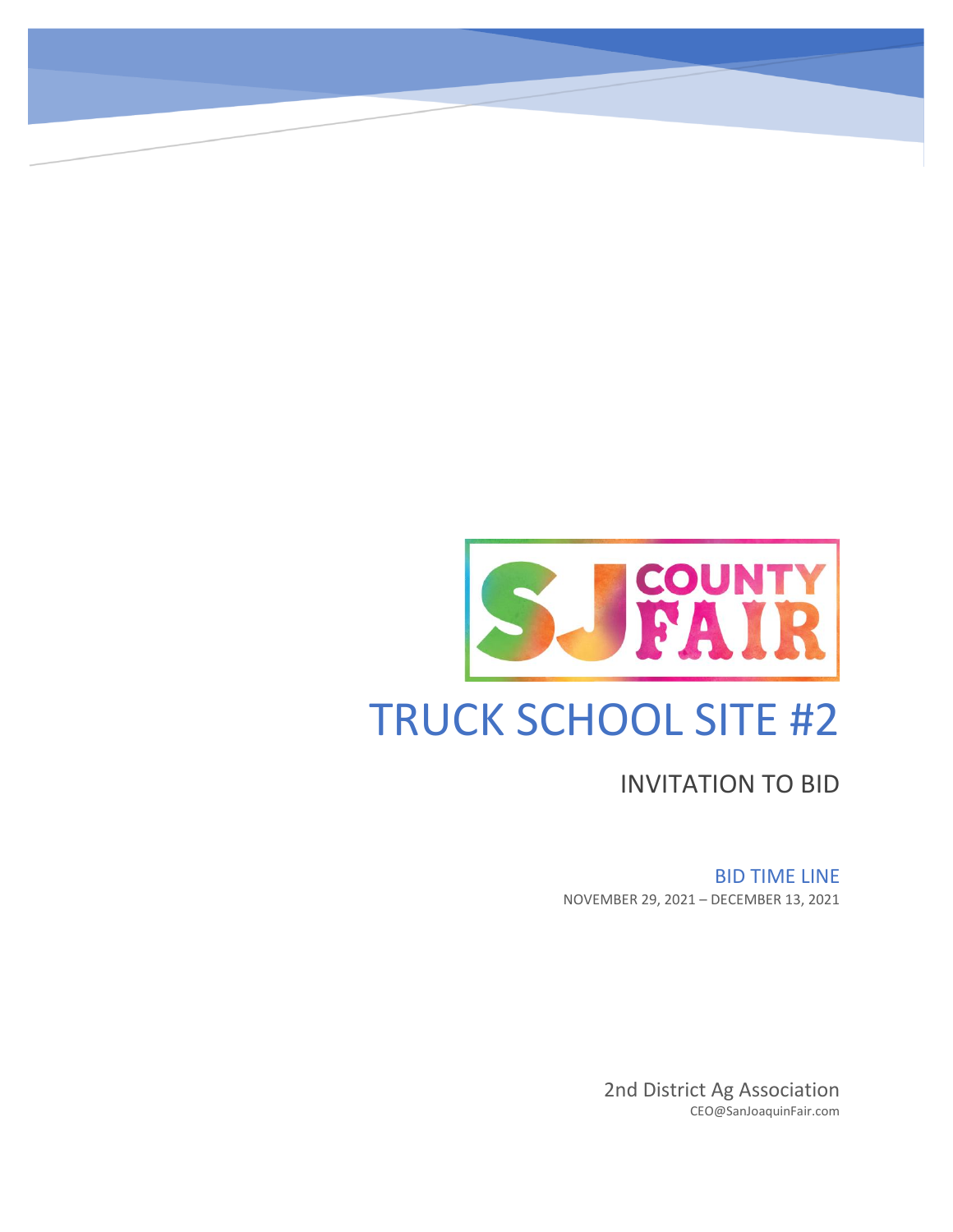#### **SITE INFO, TERMS, AND REGULATIONS**

**MINIMUM REQUIRED BID AMOUNT:** The minimum amount for the bid to be awarded for this space must be no less than \$1500.00 per month.

**CONTRACT TERM:** This contract will be for the maximum term of 3 years.

**AREA OF USE:** Carnival Lot area for training and Racing Office for office space located at the B Street Entrance. No outside use of other areas of the fairgrounds will be permitted for storage or training.

#### **MAP VIEW:**



CLOSE UPS ON NEXT PAGE.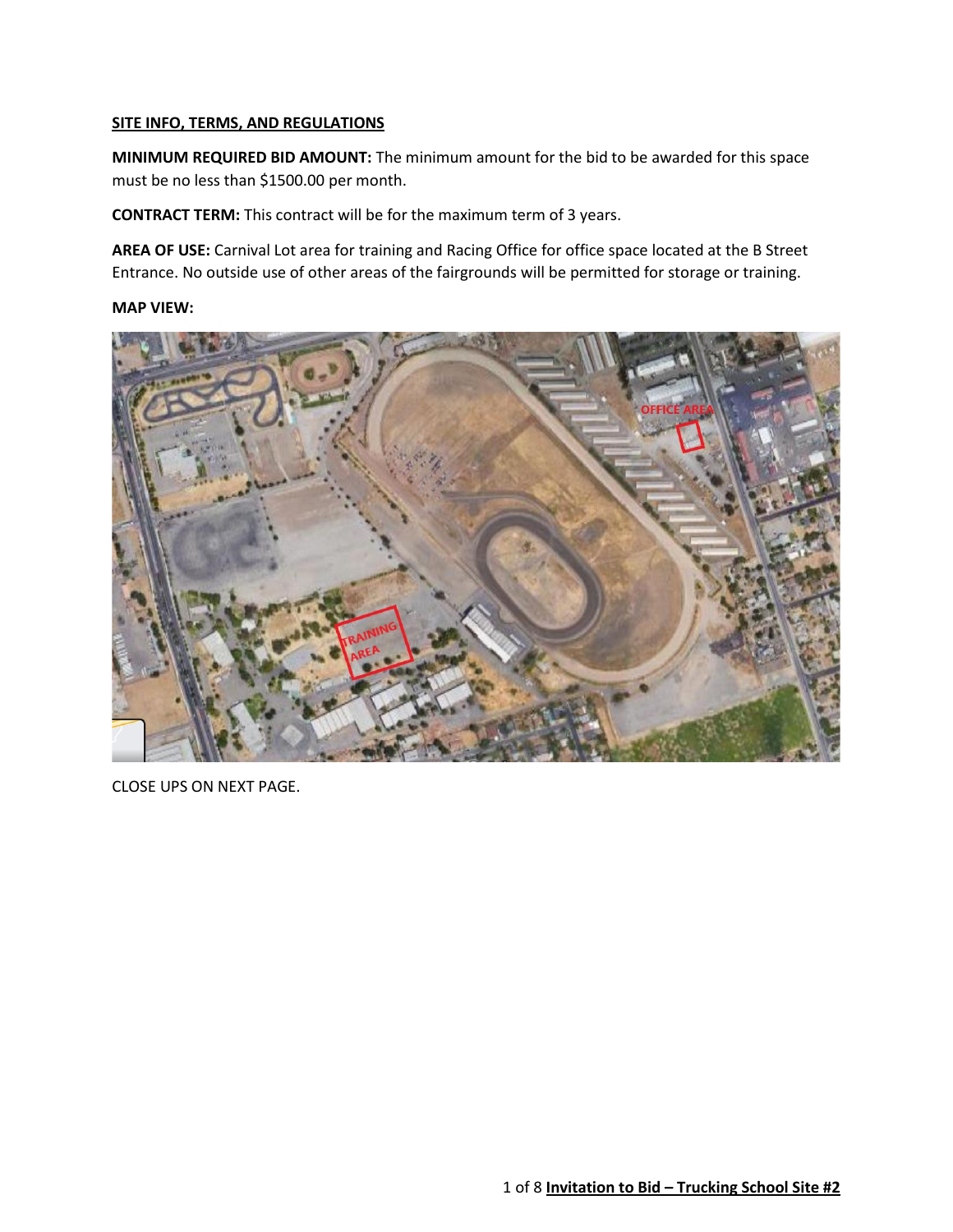### **MAP VIEW CONTINUED:**

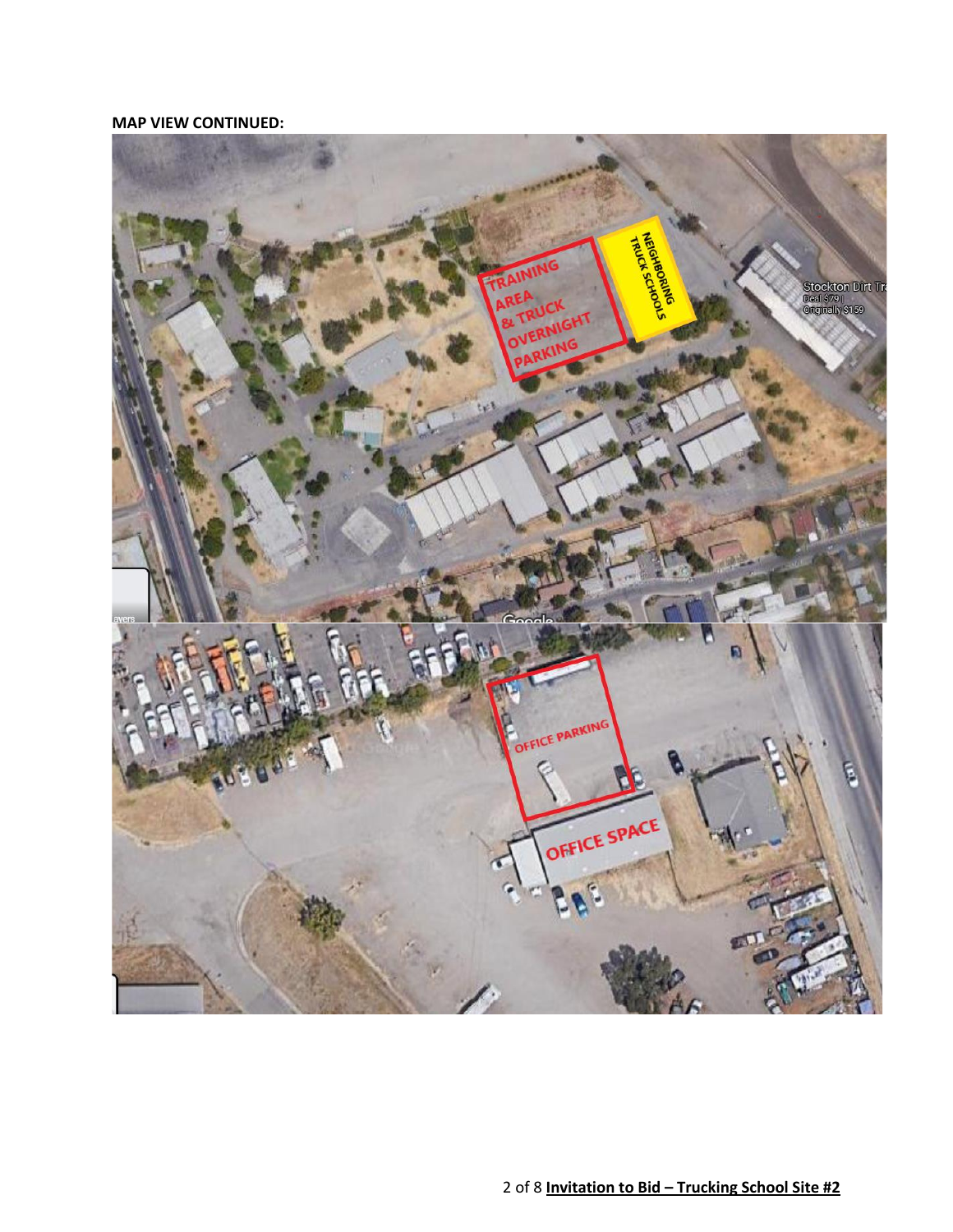**EQUIPMENT/VEHICLE PERMITS:** The Rental of this space includes 4 semi-truck permits. Should the renter need additional semi-trucks or other training vehicles on site, the Renter must purchase additional on-site permits at a rate of \$25 per training vehicle, per month. Normal cars and trucks for staff and students do not require permits.

**SPACE REQUIRMENTS:** Renter may not use the carnival lot when events are booked for the area. A 30 day notice will be sent out with dates of use via email. It is the responsibility of the Renter to keep track of calendar blackout dates. Renter may ask to use an alternate location to practice on when the carnival lot is not available. The option to do so is at the discretion of fair management and will be negotiated in writing at the time of request. The Carnival Lot will be unavailable during Stockton 99 Dirt Track race weekends. Typically, this is an estimated 22 Saturdays a year, dates subject to change and will be provided to the Renter on the monthly basis at minimum.

**INSURANCE:** Renter is responsible with providing insurance as required on Exhibit C. Golf Carts, gators, quads, or other motorized vehicles require a separate policy to be covered. The above vehicles cannot be brought onto the fairgrounds without permission from the fairgrounds and first obtaining proper insurance.

**OBLIGATIONS OF THE RENTER:** Renter shall be responsible for maintenance of leased space that includes parking lots light fixtures, sidewalks, and driveways, to be done at the Renter's expense. Trash service, janitorial service, and supplies are not included in this agreement and are the responsibility of the renter.

**CURRENT REDEVELOPMENT OF THE FAIRGROUNDS:** The Association is currently in the process of considering redeveloping a portion of the fairground's property. While the project is in the beginning stages once an agreement is made with a developer the areas of use of any and all contracts on the fairground's property may need to be altered or discontinued due to development areas. At this time the training area of use identified in this invitation to bid is not included in the identified redevelopment area. The office space is included in the redevelopment map area. Should the redevelopment project temporarily disrupt business operations of the Renter, ample notice and accommodations may be negotiated between the parties. A minimum of 30-day notice will be given to the Renter for any potential redevelopment progress.

## **STANDARD RENTAL RULES AND REGULATIONS OF THE PROPERTY:**

- 1. Renter will conduct his business in a quiet and orderly manner, will deposit all rubbish, slop, garbage, tin cans, paper, etc. in receptacles provided by the Renter at their own expense and will keep the area within and surrounding rental space free from all rubbish and debris. Renter must, at his own expense, keep the rented space and adjacent areas properly arranged and clean.
- 2. All buildings, tents, or enclosures erected under the terms of Rental Agreement shall have the prior approval of Association and the local fire suppression authorities.
- 3. Renter will furnish Association with designated operating hours when students and staff will be on site.
- 4. All sound producing devices used by Renter within or outside his space must be of such a nature and must be so operated as not to cause annoyance or inconvenience to his patrons or to other Concessionaires or Exhibitors and the decision of Association as to the desirability of any such sound-producing device shall be final and conclusive. Sound-amplification equipment may be installed within or outside any space only by first obtaining written permission thereof from Association.
- 5. Renter agrees that there will be no games, gambling, or any other activities within the confine of his space in which money is used as a prize or premium, and that he will not buy or permit "buy backs" for cash, any prizes or premiums given away to patrons in connection with the use of the space. Only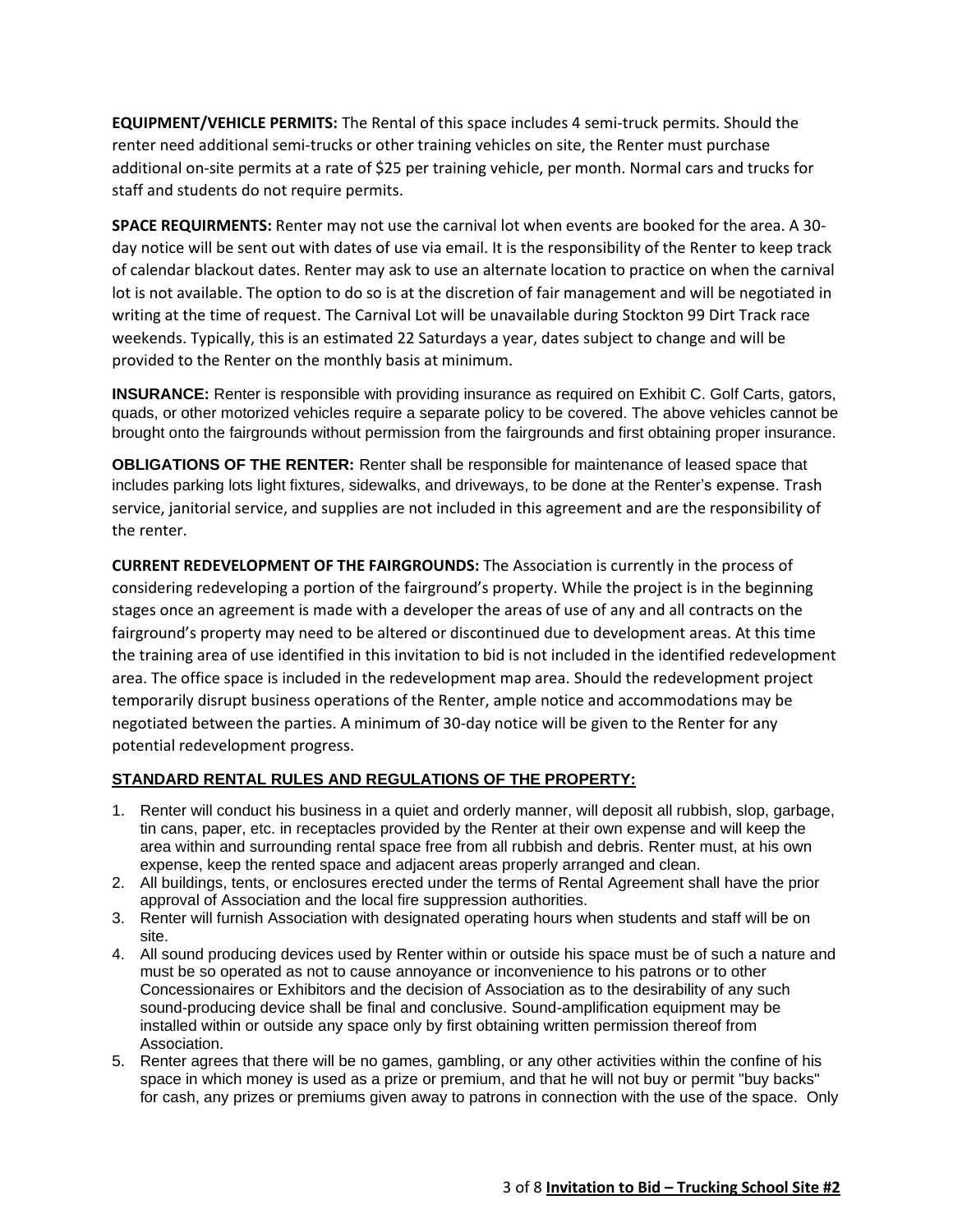straight merchandising methods shall be used and all methods of operation, demonstration, and sale, shall be subject to the approval of the Association and the local law enforcement officials.

- 6. Renter is entirely responsible for the space allotted to Renter and agrees to reimburse Association for any damage to the real property, equipment, or grounds used in connection with the space allotted to Renter. Specifically maintaining the integrity of the pavement in the area of use will be the responsibility of the renter. Should trip or safety hazards occur the renter will be notified by fairgrounds management and will have 30 days from the time of notice to resolve the safety issue.
- 7. Association may provide watchman service which will provide for reasonable protection of the property of Renters, but Association shall not be responsible for loss or damage to the property of Renter.
- 8. Upon moveout at the end of the lease, it is understood in the event of Renter's failure to vacate said premises as herein provided, unless permission in writing is first obtained, Association may and is hereby authorized and made the agent of Renter to remove and store the concession and all other material of any nature whatsoever at the Renter's risk and expense, and Renter shall reimburse Association for expenses thus incurred.
- 9. No Renter will be permitted to sell or dispose of anywhere on the fairgrounds alcoholic beverages as defined in the Alcoholic Beverage Control Act, except in the concession space. Even such limited sales are not to be made unless Renter is authorized in writing by Association and unless he holds a lawful license authorizing such sales on said premises.
- 10. All safety orders of the Division of Industrial Safety, Department of Industrial Relations, must be strictly observed.
- 11. Failure of Association to insist in any one or more instances upon the observance and or performance of any of these rules and regulations shall not constitute a waiver of any subsequent breach of any such rules and regulations.
- 12. This rental agreement shall be subject to termination by either party at any time during the term hereof by giving the other party notice in writing at least 30 days prior to the date when such termination shall become effective. Such termination shall relieve the Association of any further performances of the terms of this agreement. In the event of a natural disaster/war/ civil disobedience or other requirement by the government; the grounds may be required/ordered by a federal/state/county or city agency requiring the facility. In the event of cancellation of the rental agreement Association is not liable for any loss or expenses that may occur to the renter or its clients/customers/patrons due to such an emergency/declaration.
- 13. Renter recognizes and understands that this rental may create a possessory interest subject to property taxation and that the Renter may be subject to the payment of property taxes levied on such interest.
- 14. The Association shall have the privilege of inspecting the premises covered by this agreement at any time or all times.
- 15. The parties hereto agree that Renter, and any agents and employees of Renter, and any agents and employees of Renter, in the performance of this agreement, shall act in an independent capacity and not as officers or employees or agents of the Association.
- 16. shall be valid, unless made in writing and signed by the parties, hereto, and that no oral understandings or agreements not incorporated herein and no alterations or variations of the terms hereof, unless made in writing and signed by the parties hereto, shall be binding upon any of the Parties.
- 17. In the event Renter fails to comply in any respect with the terms of this Agreement and its Exhibits referred to herein, all payments under this Agreement shall be deemed earned and non-refundable by Association, and Association shall have the right to occupy the Premises in any manner deemed for the best interest of Association.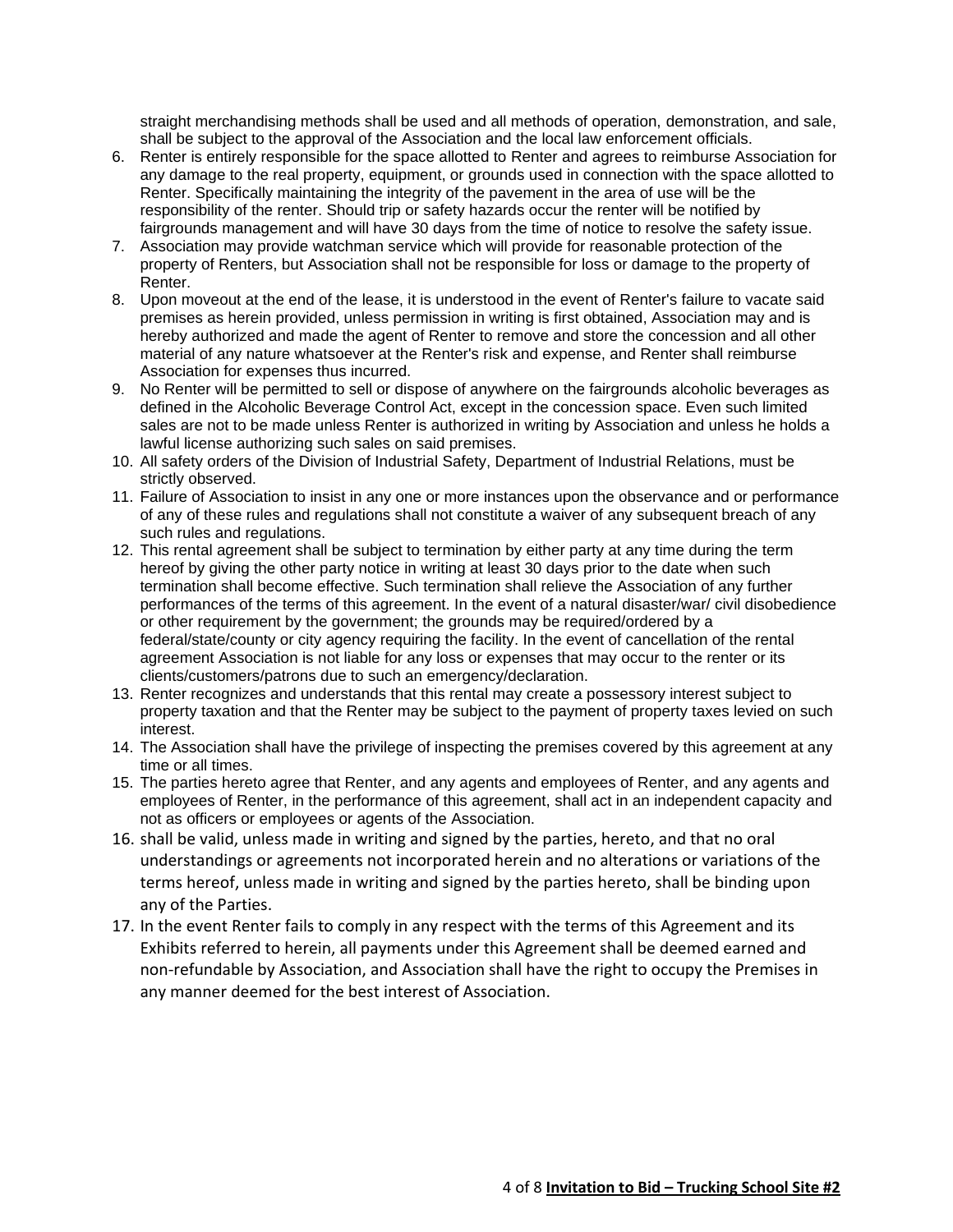## **STATE OF CALIFORNIA STANDARD CONTRACT TERMS AND CONDITIONS**

#### **1. National Labor Relations Board (PCC Section 10296)**

Contractor, by signing this contract, does swear under penalty of perjury that no more than one final unappealable finding of contempt of court by a Federal Court has been issued against contractor within the immediately preceding two-year period because of the contractor's failure to comply with an order of a Federal Court which orders the contractor to comply with an order of National Labor Relations Board (Public Contract Code Section 10296).

#### **2. Resolution of Contract Disputes (PCC 10240.5, 10381)**

If, during the performance of this agreement, a dispute arises between contractor and Fair Management, which cannot be settled by discussion, the contractor shall submit a written statement regarding the dispute to Fair Management. A decision by Fair Management shall be made to the Contractor in writing and shall be final and conclusive. Contractor shall continue to perform contract requirements without interruption during the dispute period.

#### **3. Non-Discrimination Clause/Statement of Compliance (GC 12990/CCR 8103-8120)**

During the performance of this contract, contractor and its subcontractors shall not unlawfully discriminate harass or allow harassment against any employee or applicant for employment because of sex, race, color, ancestry, religious creed, national origin, physical disability (including HIV and AIDS), mental disability, medical condition (cancer), age (over 40), marital status, and denial of family care leave. Contractors and subcontractors shall ensure that the evaluation and treatment of their employees and applicants for employment are free of such discrimination and harassment. Contractors and subcontractors shall comply with the provision of the Fair Employment and Housing Act (Gov. Code Section 12900, et seq.) and the applicable regulations promulgated there under (CA Code of Regulations, Title 2, Section 7285.0, et seq.). The applicable regulations of the Fair Employment and Housing Commission implementing Gov. Code Section 12990 (a-f), set forth in Ch. 5 of Div. 4 of Title 2 of the CA Code of Regulations are incorporated into this contract by reference and made part hereof as if set forth in full. Contractor and its subcontractors shall give written notice of their obligations under this clause to labor organizations with which they have a collective bargaining or other agreement. This contractor shall include the nondiscrimination and compliance provisions of this clause in all subcontracts to perform work under this contract.

Contractor by signing this contract hereby certifies, unless specifically exempted, compliance with Gov. Code 12990 (a-f) and CA Code of Regulations, Title 2, Div. 4, Ch. 5 in matters relating to reporting requirements and the development, implementation, and maintenance of a Nondiscrimination Program. Prospective contractor agrees not to unlawfully discriminate, harass or allow harassment against any employee or applicant for employment because of sex, race, color, ancestry, religious creed, national origin, physical disability (including HIV and AIDS), mental disability, medical condition (cancer), age (over 40), marital status, and denial of family care leave.

#### **4. Amendment (GC 11010.5)**

Contract modification, when allowable, may be made by formal amendment only.

#### **5. Assignment**

This Agreement is not assignable by the Contractor, either in whole or in part, without the consent of the State in the form of a formal written amendment.

#### **6**. **Termination**

The fair reserves the right to terminate any contract, at any time, upon order of the Board of Directors by giving the contractor notice in writing at least 30 days prior to the date when such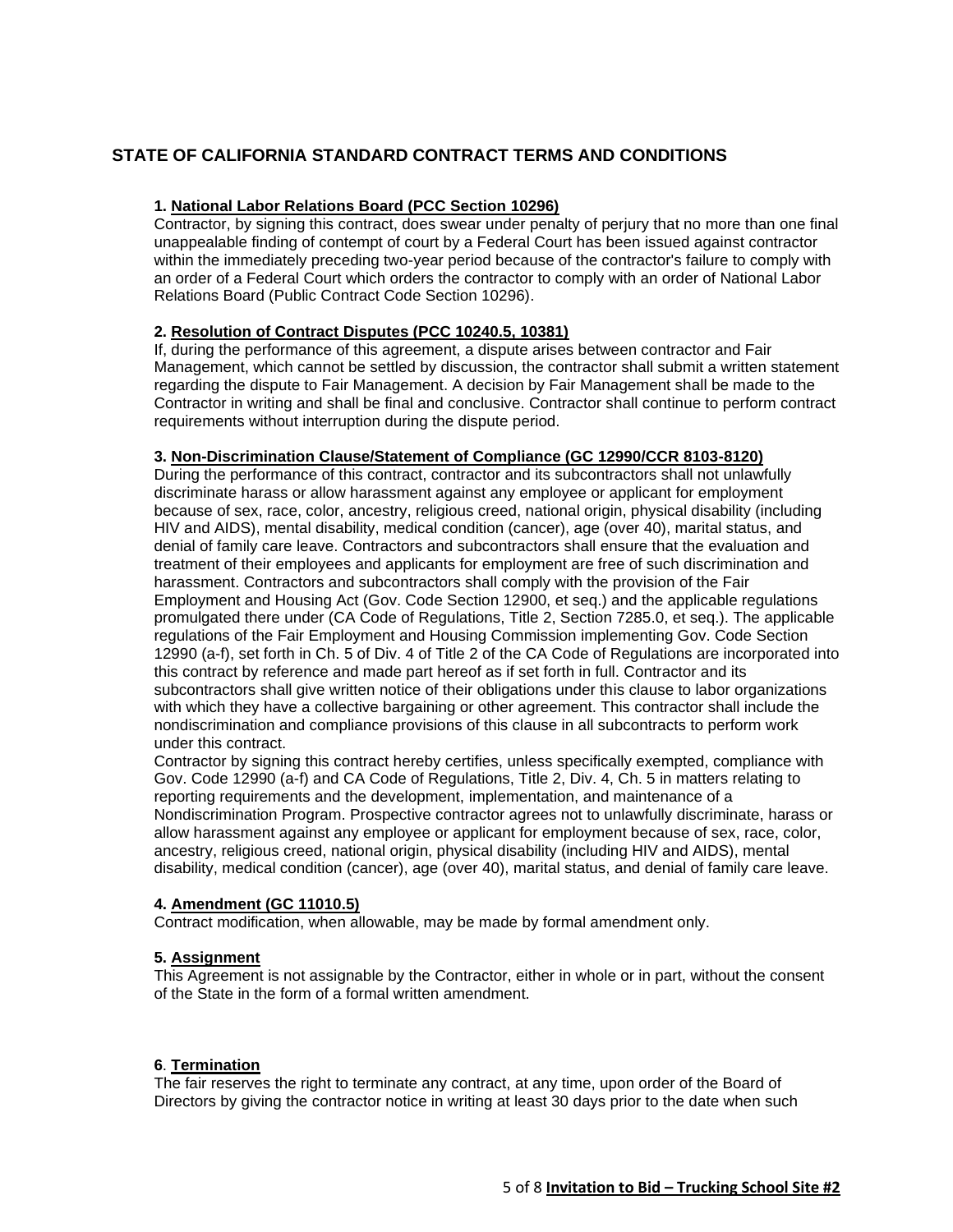termination shall become effective. Such termination shall relieve the fair of any further payments, obligations, and/or performances required in the terms of the contract.

#### **7. Governing Law**

This contract is governed by and shall be interpreted in accordance with the laws of the State of California.

#### **8. Conflict of Interest (PCC 10410, 10411, 10420)**

Contractor needs to be aware of the following provisions regarding current or former state employees. If Contractor has any questions on the status of any person rendering services or involved with the Agreement, the awarding agency must be contacted immediately for clarification.

#### Current State Employees (PCC 10410):

1) No officer or employee shall engage in any employment, activity, or enterprise from which the officer or employee receives compensation or has a financial interest, and which is sponsored or funded by any state agency, unless the employment, activity or enterprise is required as a condition of regular state employment.

2) No officer or employee shall contract on his or her own behalf as an independent contractor with any state agency to provide goods or services.

#### Former State Employees (PCC 10411):

1) For the two-year period from the date he or she left state employment, no former state officer or employee may enter into a contract in which he or she engaged in any of the negotiations, transactions, planning, arrangements, or any part of the decision-making process relevant to the contract while employed in any capacity by any state agency.

2) For the twelve-month period from the date he or she left state employment, no former state officer or employee may enter into a contract with any state agency if he or she was employed by that state agency in a policy-making position in the same general subject area as the proposed contract within the 12-month period prior to his or her leaving state service.

If Contractor violates any provisions of above paragraphs, such action by Contractor shall render this Agreement void. (PCC 10420).

#### **9. Contractor Name Change**

An amendment is required to change the Contractor's name as listed on this Agreement. Upon receipt of legal documentation of the name change the State will process the amendment. Payment of invoices presented with a new name cannot be paid prior to approval of said amendment.

#### **10. Air or Water Pollution Violation (WC 13301)**

Under the State laws, the Contractor shall not be: (1) in violation of any order or resolution not subject to review promulgated by the State Air Resources Board or an air pollution control district; (2) subject to cease-and-desist order not subject to review issued pursuant to Section 13301 of the Water Code for violation of waste discharge requirements or discharge prohibitions; or (3) finally determined to be in violation of provisions of federal law relating to air or water pollution.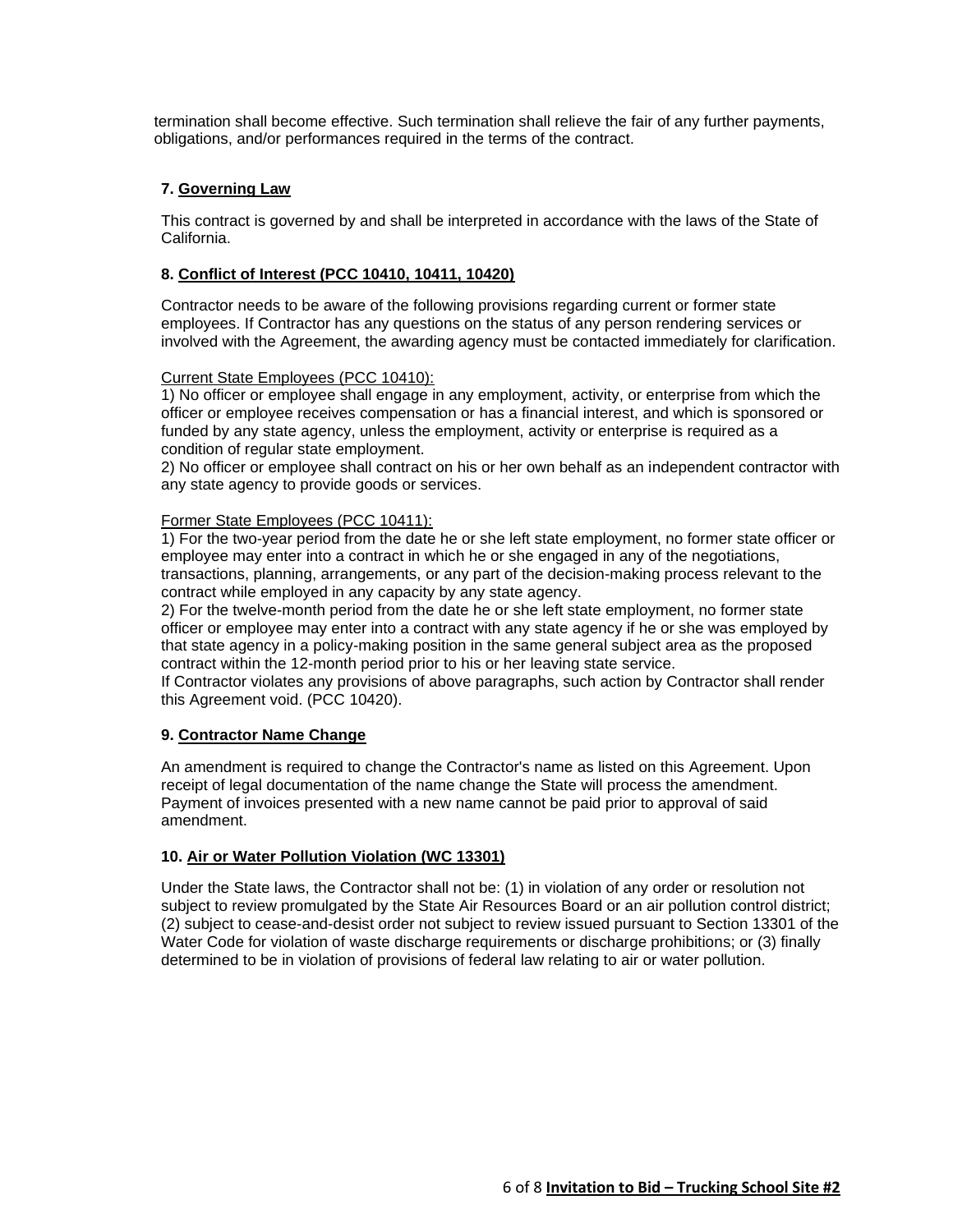## **BID INSTRUCTIONS:**

## **All applications must include:**

- 1. Completed application to bid cover page (final page of this packet)
- 2. Letter on company letterhead describing your business, operations, and any other information not covered in the bid application that you think the fairgrounds should know.
- 3. If you are not currently a renter on the San Joaquin Fairgrounds property, please provide 2 business letters of recommendation with contact info, including at least 1 previous landlord.

## **Bid process info:**

- The Invitation to bid will begin on November 29, 2021 and will close on December 13, 2021 at 5:00pm
- The bid packet will be available on the fair's website.
- The bid packet will be emailed directly to all current contracted truck schools on the San Joaquin Fairgrounds property.
- Bidders may not contact with questions or to discuss the invitation to bid at any time with fair employees, board members, or representatives of the fairgrounds for any reason. In doing so disqualification may be considered.
- Questions must be submitted in writing to [ceo@sanjaoquinfair.com](mailto:ceo@sanjaoquinfair.com) no later than December 1, 2021 at 2:00pm. Please title the subject of the email *"INVITATION TO BID TRUCKING SCHOOL SITE 2 QUESTIONS"*
- Answers to any submitted questions will be compiled in a single document which will be emailed to any parties who emailed questions as well as posted on our website for the duration of the Bid period.
- Bids will be accepted via email only. Please send the completed bids to [CEO@sanjoaquinfair.com](mailto:CEO@sanjoaquinfair.com) Title the subject line of your email submission with *"INVITATION TO BID TRUCKING SCHOOL SITE 2 – (YOUR COMPANY NAME)"*
- Decisions will be posted and awarded bidders will be notified no later than 5 business days after the close of the invitation to bid.
- Current renters should they not be the bidder awarded, will be given a 30-day notice to vacate in alignment with current contract terms. The contract start day will be based on these 30 days notices.